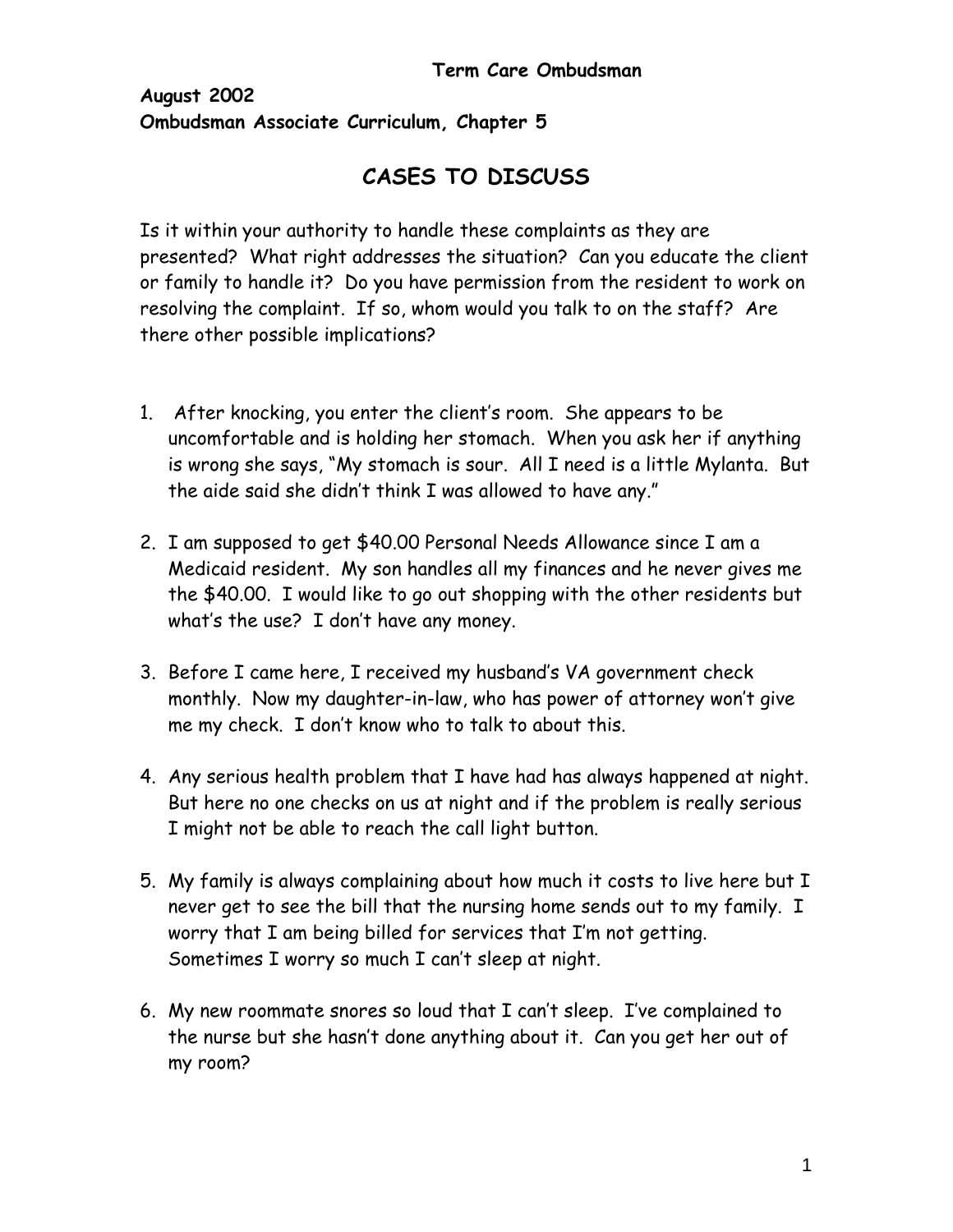- 7. You observe a large bruise on the nose of one of the residents that you often visit. When you asked where it came from, she said that it was from her glasses which are broken and don't fit her very well. She has difficulty seeing without her glasses.
- 8. I pushed my call light twenty minutes ago to have someone push my wheelchair to the community room for the concert. Can you push me down to the community room?
- 9. When I went into the hospital, I gave my brother power of attorney over my finances. When I came to this nursing home my brother and sister-inlaw emptied out my account. I'm almost well enough to go back home but now I don't have any savings to pay for rent. Can you help me get my money back?
- 10. I love to read but my glasses aren't a bit of help. Can you help me get to the doctors?
- 11. I'm in a lot of pain since I came back from the hospital but I haven't had a bit of pain medication and no one seems to know what I should be getting. Please, please find out what is going on? I can hardly stand it.
- 12. I don't know what has happened to my clothes. These are not my underwear that I have on. They are so tight I can hardly breathe and my white sweater is missing.
- 13. I observed that the nursing home has stopped printing menus. Everyone gets the same food. There are no choices. Many people don't like the food and eat very little.
- 14. I'm a large man and need a custom built wheelchair. Medicare bought me one when I came here but I haven't seen it in about a month. The wheelchair they give me to use is too small for me.
- 15. I get so tired by the end of the day that I want to go to bed right after dinner. No one will put me to bed. Why can't I go to bed when I want to?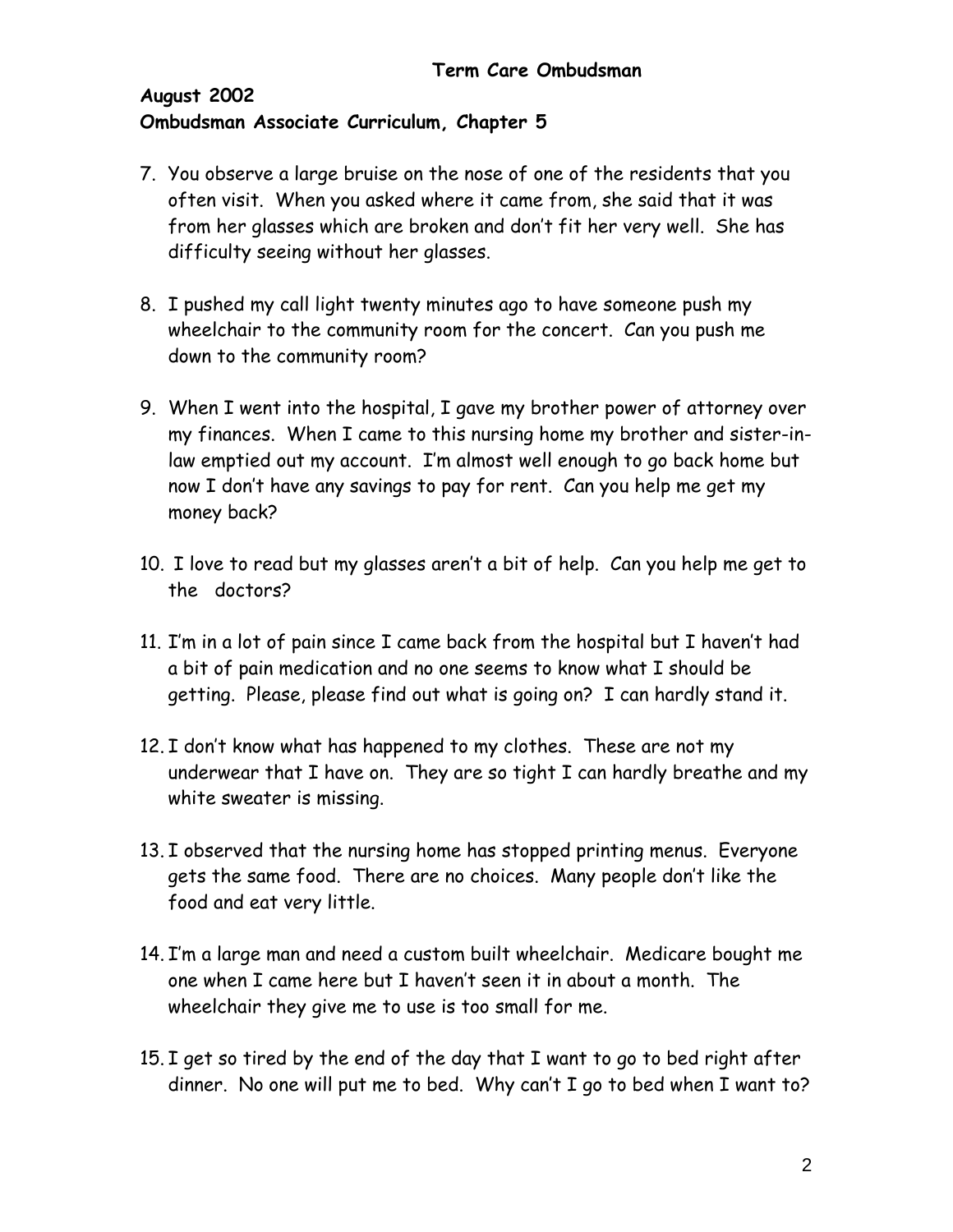- 16. My water pitcher gets filled at the beginning of each shift but we don't get very much ice and a short time later the water is warm and unappetizing.
- 17. My mother needs to be fed. Since she arrived three months ago, she has lost a lot of weight. I can't be here at meal times and I wonder if the staff is feeding her. Every time I visit she complains about being hungry. What can I do?
- 18. My roommate is not in good health and her curtain is always closed. She has the bed nearer the window and with the curtain closed, I can't see out at all. Can you get the nurse to leave the curtain open or transfer her to another room?
- 19. My wife has MS. She's not very old and would like to stay as active as possible but the activities people only have projects that appeal to older people. Can't they find something to do for a person her age?
- 20.My family was told upon admission that my mother's sheets would be changed every day. We mark the bed sheets and have discovered the sheets sometimes aren't changed from one week to the next. Recently she has become incontinent and we worry about her getting bedsores and lying in a wet, dirty bed.
- 21. My mother tried and tried to get someone to help her to the bathroom but no one answered her call light so she got up herself and tried to walk to the bathroom. Before she seated herself on the commode, she had an accident. When I visited later that day, the floor was still wet and stained yellow.
- 22.My mother has Alzheimer's and is in a wheelchair. Sometimes she forgets that she can't walk and she tries to get up. I want her restrained so she won't fall. Will you talk to the staff?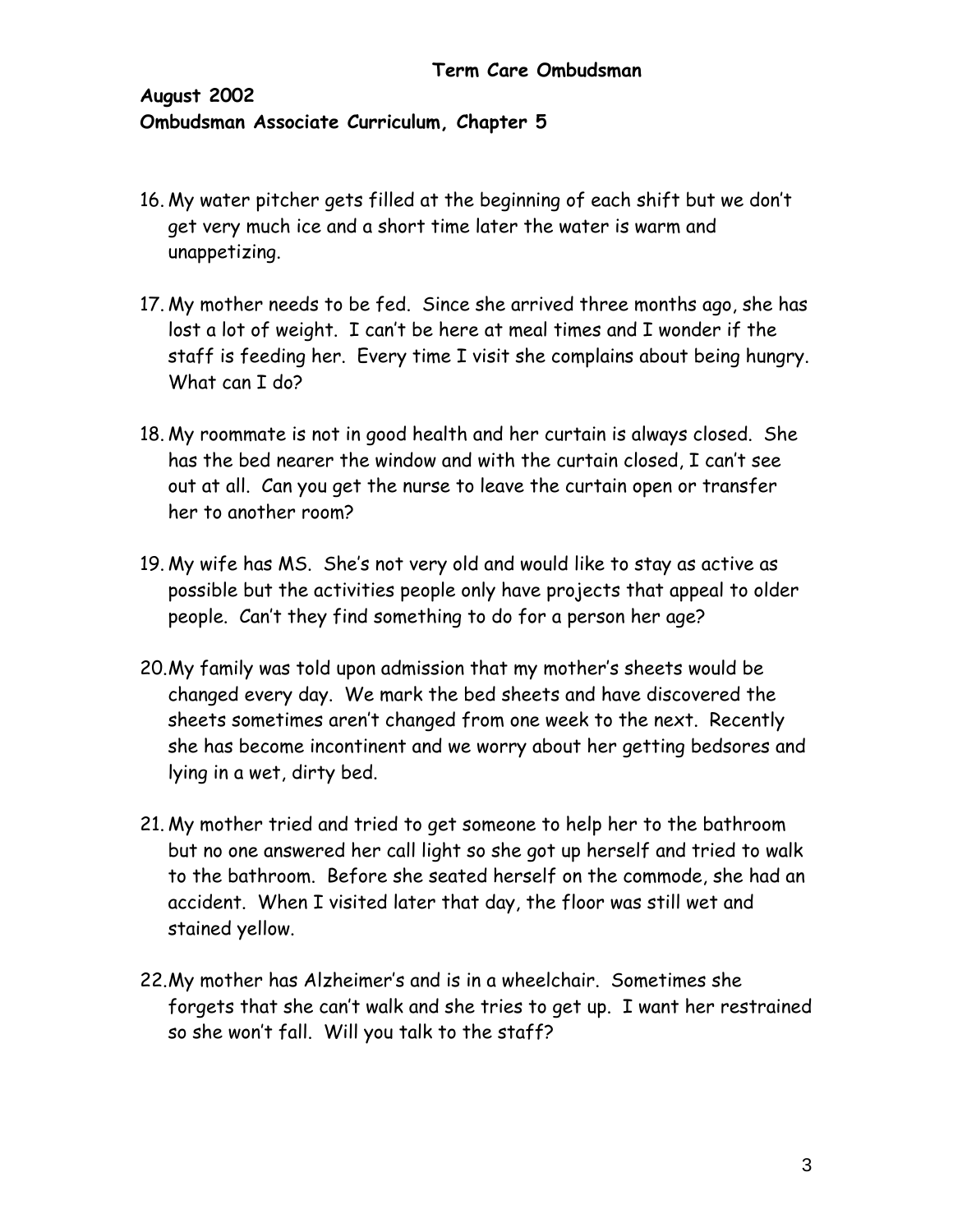- 23.I was injured in a motorcycle accident and cannot move from the waist down. I told the aides not to try to transfer me into a wheelchair with the Hoyer lift unless they have help but they keep insisting that they can do it alone. I'm a big guy. I've been dropped twice. Will you talk to the aides? They won't listen to me.
- 24.You observe that a resident has sores on her arms and legs. When you inquire the resident says that she has always had very sensitive skin. She used to use special lotion every day to keep her skin from getting dry and itchy but now there is no one to apply it. The resident says that the aide doesn't have the time. The condition seems to get worse each time you visit and you've noticed that the resident is scratching her arms and legs till they bleed.
- 25.You overhear an aide yelling at one of the residents when you come for your visit. She is telling her that if she doesn't stop pressing her call light button that the aide will just ignore her. What do you do? What if the resident insists that the aide was just joking?
- 26.You notice that a woman from your church has just been admitted. During your next visit, she asks if you would arrange for her to go to services.
- 27.I love a nice ripe banana for my breakfast. The doctor says I should eat one every day however the bananas I get are usually green and I can't eat it. Could you have the dietician get me ripe bananas.
- 28.My daughter sent me an audiotape of spiritual music about two weeks ago and I have never received it. Would you track it down for me?
- 29.My father's hearing seems to have deteriorated significantly since he was admitted to the nursing home. We think he needs a hearing aide but the facility has been dragging its feet on getting him to an audiologist.
- 30.A resident's wife tells you that the staff has been after her to have a feeding tube inserted in her husband's stomach. He has Alzheimer's and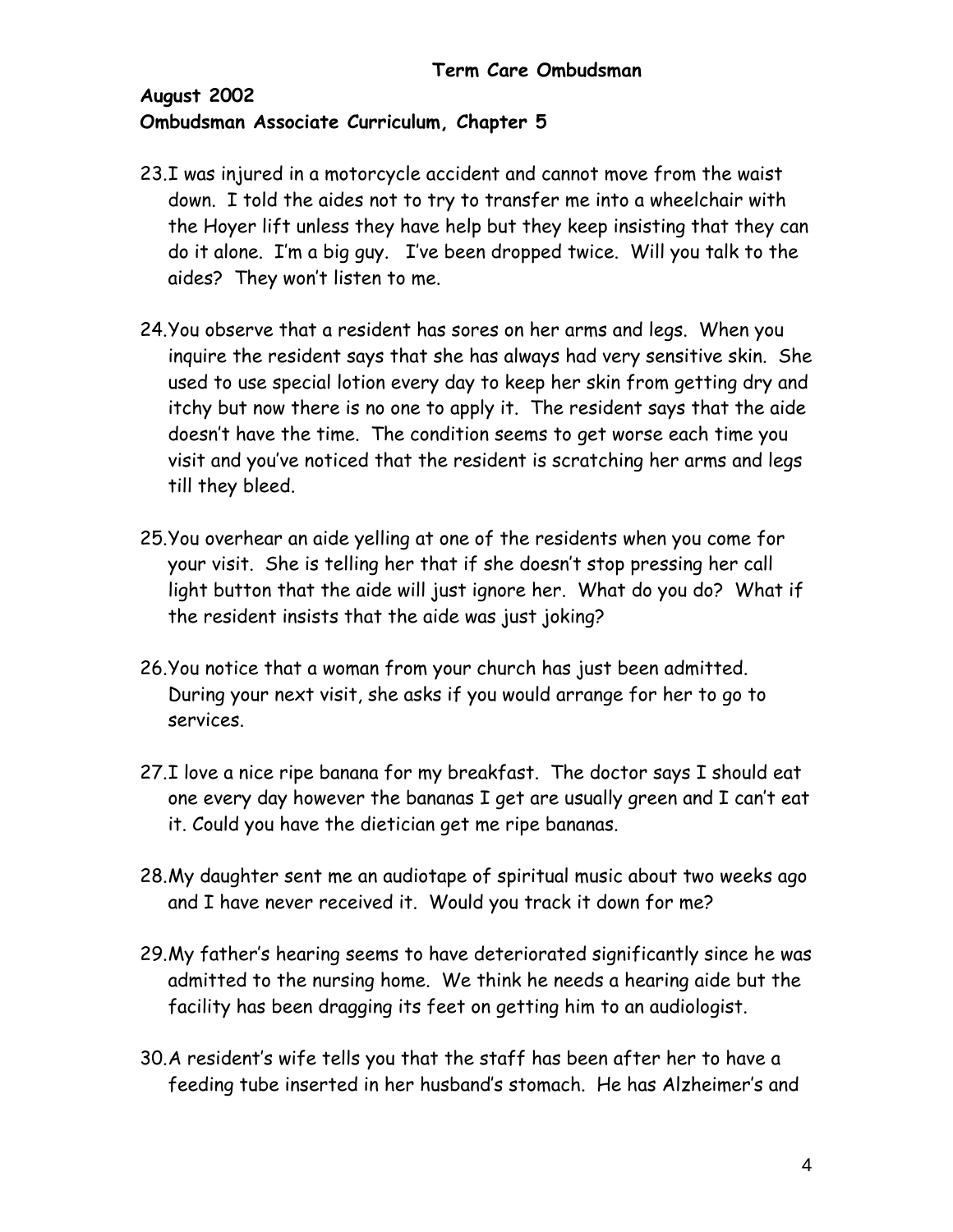has had a stroke. He cannot swallow well and the nurses say he is a candidate for pneumonia. She is his guardian and knows he would not want a tube inserted.

- 31. The social worker stops you in the hall and says she believes that a family member is exploiting a nursing home resident.
- 32.Could you help me make an appointment to see my gynecologist? I've been raped by an aide who works third shift. I know that I have been bleeding vaginally but the other aides and nursing staffs are ignoring it.
- 33.The wife of an Alzheimer's resident complains to you that her husband has been having sex with another Alzheimer's resident. She knows he doesn't know what he is doing but the nursing home says they can't watch him every minute.
- 34.A resident who is paralyzed on one side from stroke complains that whenever the second shift comes in to re-position her, they turn her over "like a slab of meat."
- 35.You observe that an aide is pushing a frail, elderly resident down the hall to the shower with only a Depends placed carefully across his lap.
- 36.I brought my favorite chair from home when I was admitted and was encouraged by the facility to bring whatever I wanted to make my room feel homelike. The nursing home was recently sold and the new owners are redecorating. When I went home for a holiday visit, I returned to find my favorite chair was missing. Management had determined that it did not fit in with the new décor so it was disposed of.
- 37.A staff member pulls you aside and shares with you that an agency nurse on the night shift gave the wrong medication to a resident. The resident is now in the hospital and the family was told that the resident had a heart attack.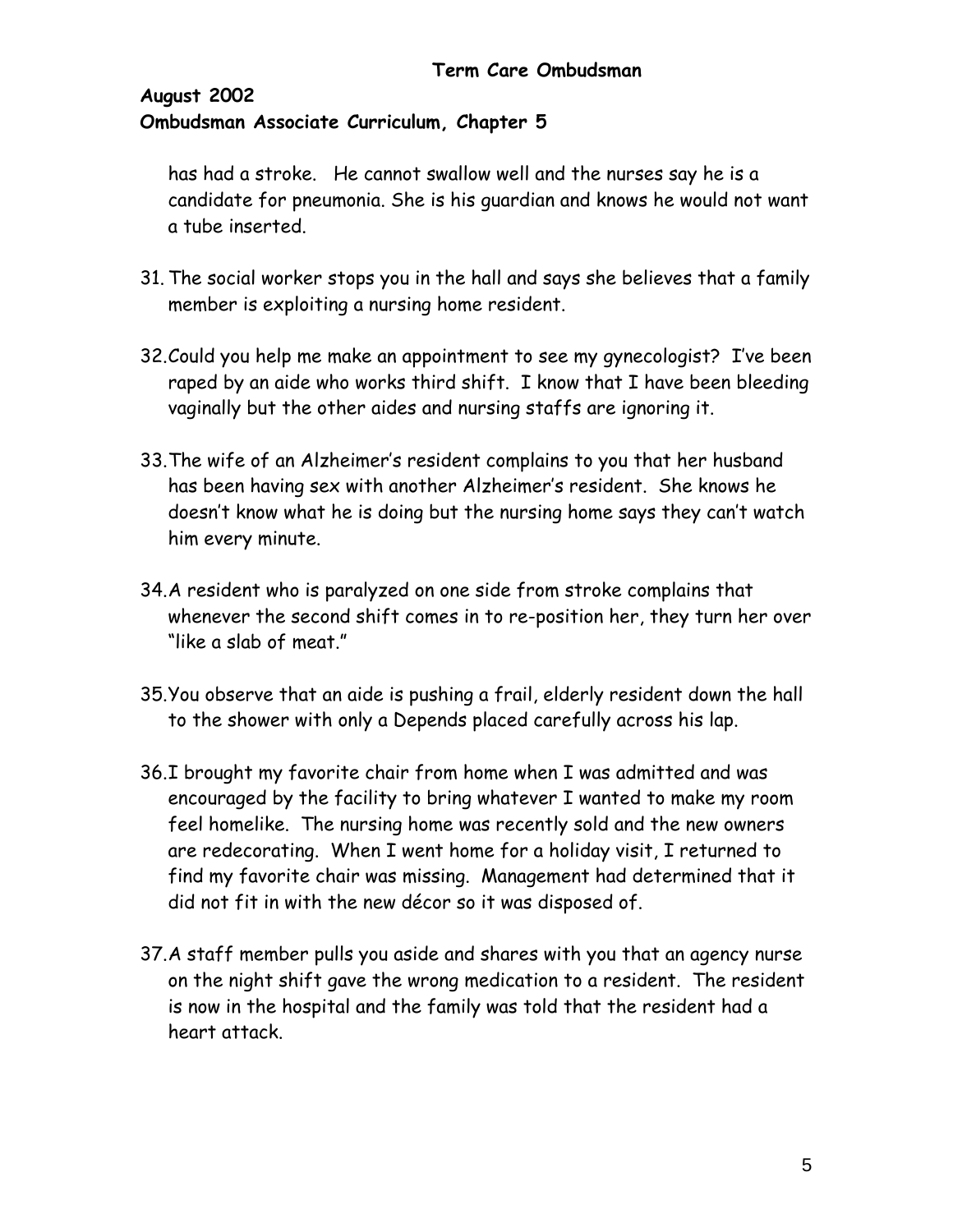- 38.I love bratwurst but lately all we get to eat is some kind of sausage. We never get a choice. When we finally get our food, it is cold and unappetizing.
- 39.I'm so thirsty. Could you get me a drink of water and hold the cup to my mouth?
- 40.An aide comes to my room about once a month and gives me a haircut. I look like one of the three stooges and to make matters worse, they charge me \$10.00 a cut. Is that right?
- 41. I know the staff has meetings to talk about my care but they never invite me. They only invite my daughter. Don't I have a say in how I'm being treated?
- 42.The presidential elections are coming up. I would love to vote but I don't think I will be able to get out to the polls.
- 43.When I get a bed bath, I feel like I'm putting on a show. The privacy curtain is left open and sometimes the door is left open too.
- 44.My father had a beer with his dinner every night of his adult life. I would like him to be able to continue that practice but I'm getting a lot of resistance from the staff. Isn't he entitled to his beer?
- 45.The nurse has my cigarettes and won't let me keep them in my room. If I want a smoke, I have to get them from her and can only smoke on the front porch. In winter it is cold out there.
- 46.I got sent to the emergency room last week after a fall and it took the staff two days to call my daughter and let her know what happened. Is that right?
- 47.My mother's behavior has gotten worse. She is hitting the other dementia residents and staff with her cane. I notice every time I come that she is restricted to her room. The staff says it is for the safety of the residents. Are they allowed to do that?